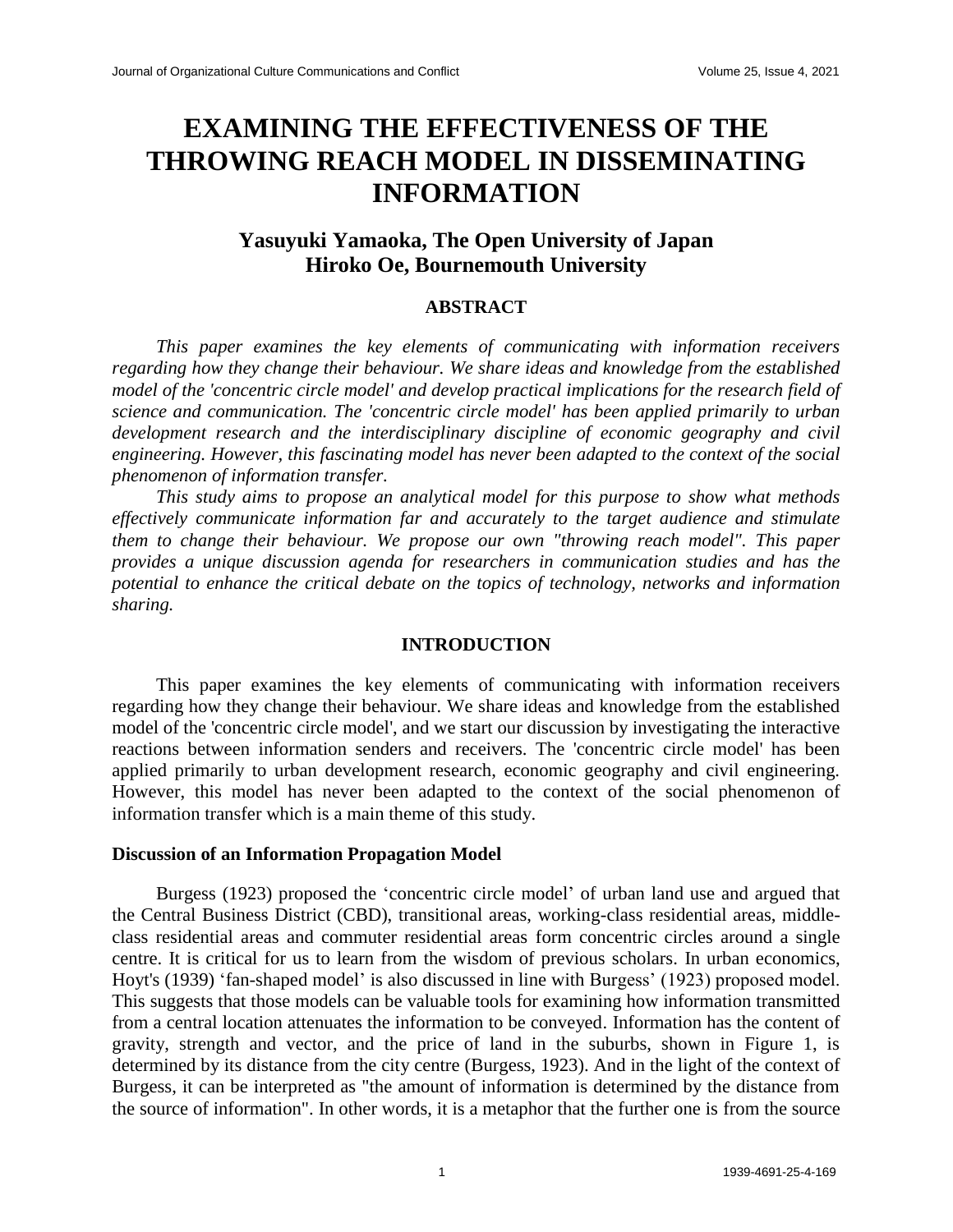of information, the amount of information reduced.



**FIGURE 1 DISTANCE FROM THE CITY CENTRE AND LAND PRICES**

#### **How to Influence Information Recipients**

In terms of disseminating information to many people, it is assumed that information will spread in concentric circles. We believe that the transmitted information has a direction or vector. The energy of this information is inversely proportional to the square of the distance and decays, but it can influence others within a certain distance (Yamaoka & Oe, 2008). We call this the 'threshold' of information. If one receives higher energy than the threshold, excitation occurs, and the receiver is affected by the information. Fukada (1998) argues that communication is established when the information changes the receiver's thinking and behaviour, then fed back to the sender.

If the outgoing energy is constant, the condition for excitation is that the receiver is nearer than a certain distance. Then, if we want to activate the receiver when they are farther away, we can send out a large amount of information energy.

If we consider another condition, it is possible to activate the receiver–even if they are located far away–if their sensibility is high. Furthermore, in transmitting weak energy, it is possible to influence the receiver if they are close.

Suppose we want to obtain a particular quantitative result. In that case, we cannot expect the receiver's sensitivity to be high, and we are left with two options: placing the receiver within a certain distance or transmitting with reliable energy.

#### **Information Sharing and Behavioural Change**

This research aims to contribute to the literature on the nature of in-depth communication between senders and receivers of messages, which is essential for realising various policy objectives. For instance, take the regeneration of local communities as an example of public sector policy investment. In a time of financial constraints, instead of investing large sums of money in implementing a policy, let us take the 'nudge effect' example. People are expected to change their behaviour. In this case, when proposing initiatives such as promoting recycling through separating recyclable waste, beautifying street corners, and encouraging the elderly to live alone. In the establishment of volunteer organisations to support vulnerable citizens, local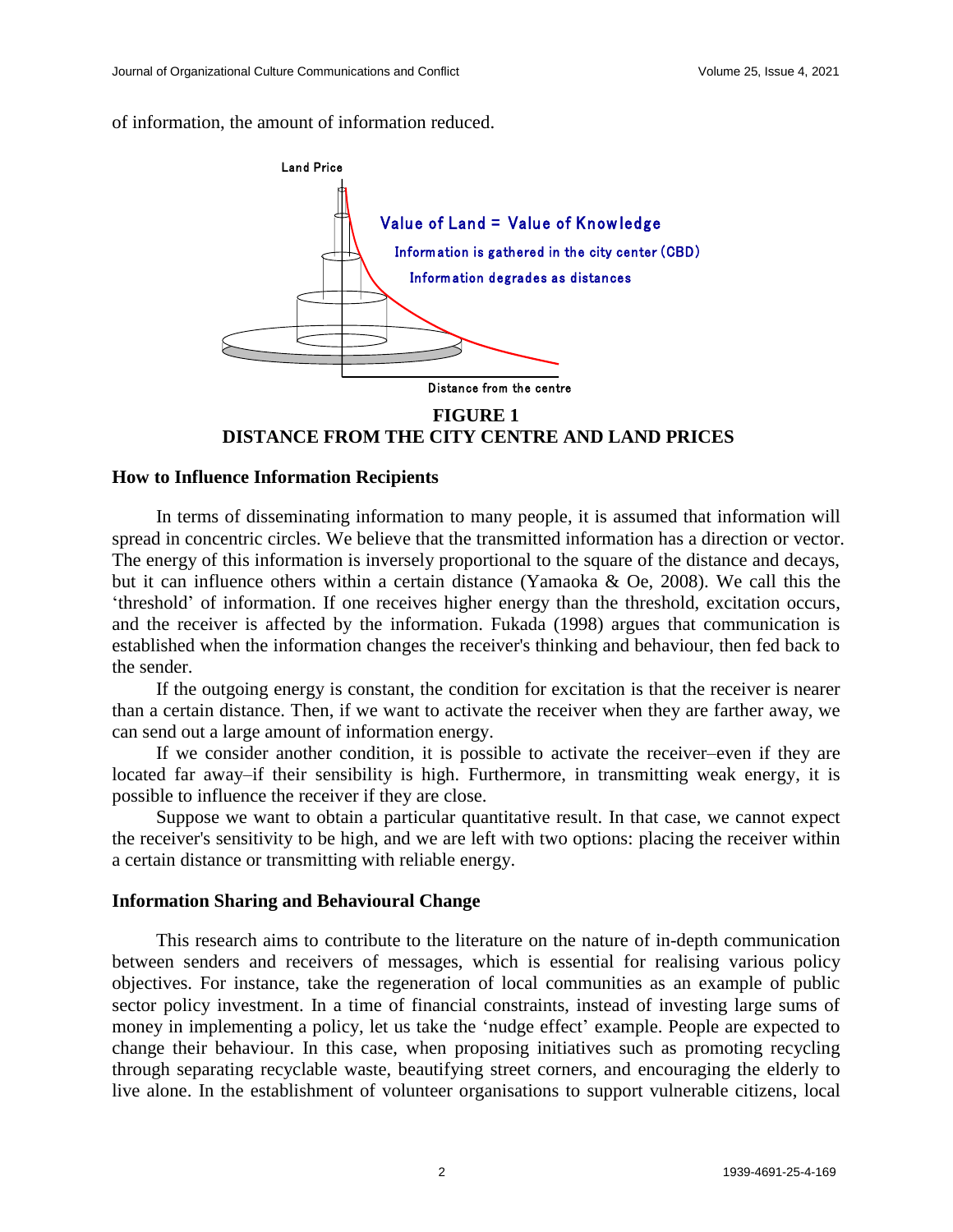government policymakers must send out clear messages and explicitly communicate their aims and intentions to citizens, who are the recipients of the information. This is critical in order to enact changes in behaviour.

In this discussion, we consider and contrast the action chain between the information transmitters and receivers who resonate and sympathise with them and constitute a cluster of actions. In terms of networks, Nagayama (2005) argued that in order to create innovation by transferring tacit knowledge such as Von Hippel's (1994) sticky information, they need to interact with each other to combine users with advanced needs (information seekers) and suppliers (information providers). Oe (2007) argued that face-to-face interactions between users (information seekers) with advanced needs and suppliers (holders of sticky information) are required to create innovation by transferring tacit knowledge because the proximity between them is critical for sharing sticky information. Oe and Yamaoka (2007) also demonstrated the importance of the existing social infrastructure as a catalyst in triggering a chain of action based on such trust-based information exchanges. These studies all suggest that the dense interaction between the parties, the accumulation of tacit knowledge, and the sharing of this knowledge, the public sector's intervention and other stakeholders' involvement and support are helpful in facilitating behavioural change.

In other words, it is hoped that effective information dissemination and action in the relationships between network actors in the local community can build sustainable communities based on interactions with mutual understanding and respect.

#### **How to Transmit Information to a Farther Point**

In Figure 2, we illustrated two conditions for influencing the receiver. The first condition is placing the receiver at a certain distance, as Nagayama (2005) argued for, a face-to-face, close, reliable interaction between the sender and the receiver. Second, there is a question of how to transmit with great energy.



It is not easy to define the dimensions for this, but physical factors such as voice volume and the frequency of announcements could be relevant alternative measurements. With this in